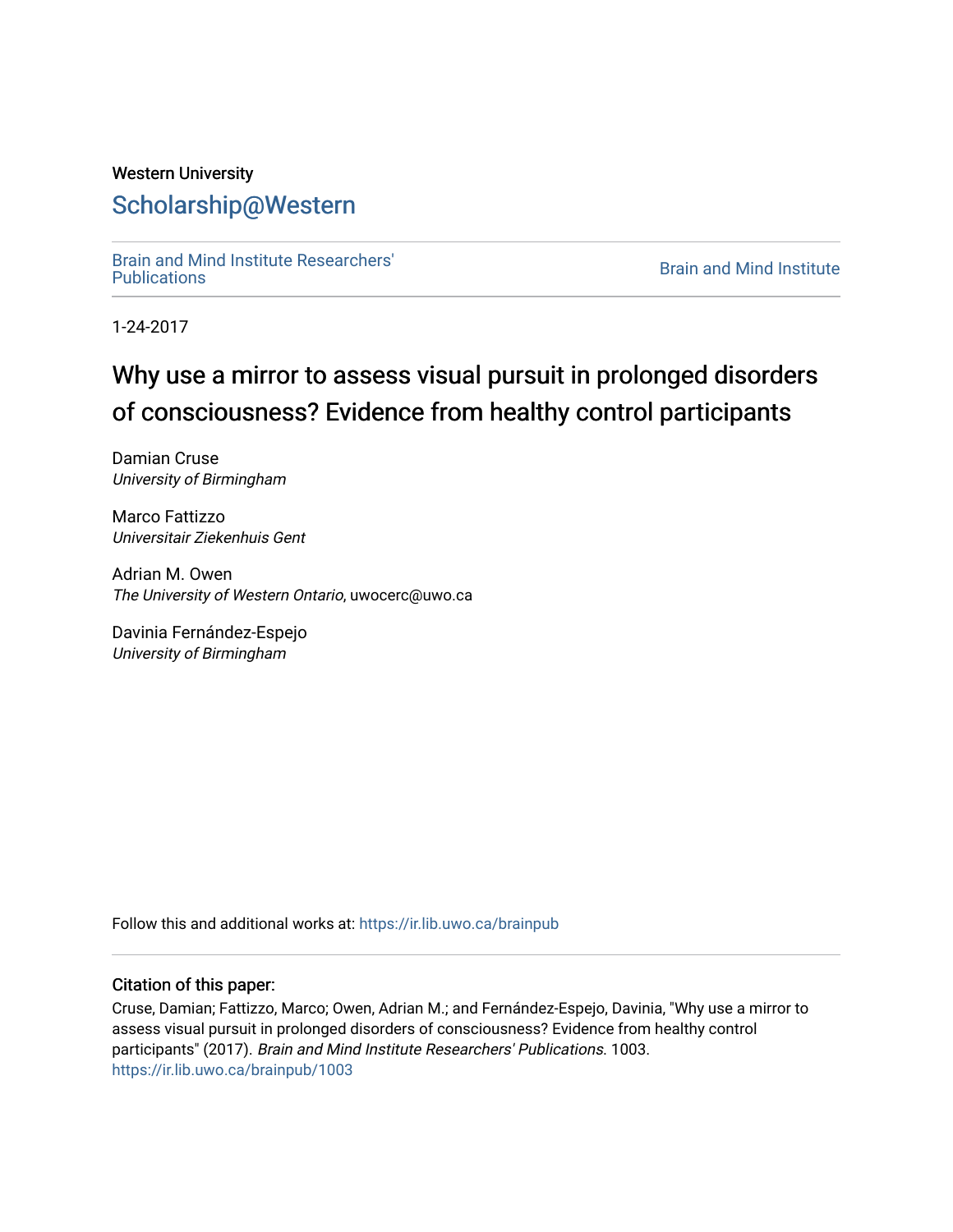## **RESEARCH ARTICLE External Structure Community Community Community Community Community Community Community Community**



# Why use a mirror to assess visual pursuit in prolonged disorders of consciousness? Evidence from healthy control participants

Damian Cruse<sup>1\*</sup>, Marco Fattizzo<sup>2</sup>, Adrian M. Owen<sup>3</sup> and Davinia Fernández-Espejo<sup>1</sup>

#### Abstract

**Background:** Evidence of reliable smooth visual pursuit is crucial for both diagnosis and prognosis in prolonged disorders of consciousness (PDOC). However, a mirror is more likely than an object to elicit evidence of smooth pursuit. Our objective was to identify the physiological and/or cognitive mechanism underlying the mirror benefit.

Methods: We recorded eye-movements while healthy participants simultaneously completed a visual pursuit task and a cognitively demanding two-back task. We manipulated the stimulus to be pursued (two levels: mirror, ball) and the simultaneous cognitive load (pursuit only, pursuit plus two-back task) within subjects.

Results: Pursuit of the reflected-own-face in the mirror was associated with briefer fixations that occurred less uniformly across the horizontal plane relative to object pursuit. Secondary task performance did not differ between pursuit stimuli. The secondary task also did not affect eye movement measures, nor did it interact with pursuit stimulus.

**Conclusions:** Reflected-own-face pursuit is no less cognitively demanding than object pursuit, but it naturally elicits smoother eye movements (i.e. briefer pauses to fixate). A mirror therefore provides greater sensitivity to detect smooth visual pursuit in PDOC because the naturally smoother eye movements may be identified more confidently by the assessor.

Keywords: Brain injuries, Consciousness disorders, Diagnosis, Smooth pursuit

#### Background

Visual pursuit of a moving object signifies the transition from unawareness to awareness in prolonged disorders of consciousness (PDOC) – i.e. from vegetative state to minimally conscious state [\[1](#page-4-0)]. Accurate differential diagnosis is crucial in PDOC because treatment decisions may be influenced by differences in likelihood of functional recovery that are associated with each diagnostic group [\[2](#page-4-0), [3](#page-4-0)].

Two recent studies found that visual pursuit is significantly more likely to be observed in PDOC when the stimulus to be pursued is the patient's own face reflected in a mirror, relative to when the stimulus is an object or person. [[4](#page-4-0), [5](#page-5-0)]. The cause of this effect is unclear, although it has been hypothesised that the patient's own face is more likely to attract the gaze as it is a salient and auto-referential stimulus [[4,](#page-4-0) [5](#page-5-0)]. This hypothesis,

however, presumes that reflected-own-face pursuit indexes consciousness to the same extent as object pursuit. In other words, a patient who only pursues their reflected-own-face, and not an object, is considered to be conscious to the same clinical level as a patient who pursues both. Any difference in pursuit behaviour between these two patients is considered to stem from an attention deficit that can be overcome with a sufficiently salient stimulus [\[4](#page-4-0), [5](#page-5-0)].

However, extremely highly learned stimuli, such as one's own name or own face, can elicit complex responses in the absence of awareness. For example, one's own name is subjected to complex neural processing even during non- $REM$  sleep  $-$  a period in which an individual is demonstrably unaware [[6\]](#page-5-0). Furthermore, the brain's electrophysiological response differentiates one's own-face from faces of others even when the individual is unaware of having seen a face at all [\[7](#page-5-0)]. An alternate interpretation, thermal seem a nace at all [7]. An alcondence: [d.cruse@bham.ac.uk](mailto:d.cruse@bham.ac.uk)<br>Ischool of Psychology, University of Birmingham, Birmingham B15 2TT, England therefore, is that processing of high relevance stimuli, such



© The Author(s). 2017 **Open Access** This article is distributed under the terms of the Creative Commons Attribution 4.0 International License [\(http://creativecommons.org/licenses/by/4.0/](http://creativecommons.org/licenses/by/4.0/)), which permits unrestricted use, distribution, and reproduction in any medium, provided you give appropriate credit to the original author(s) and the source, provide a link to the Creative Commons license, and indicate if changes were made. The Creative Commons Public Domain Dedication waiver [\(http://creativecommons.org/publicdomain/zero/1.0/](http://creativecommons.org/publicdomain/zero/1.0/)) applies to the data made available in this article, unless otherwise stated.

<sup>&</sup>lt;sup>1</sup> School of Psychology, University of Birmingham, Birmingham B15 2TT, England Full list of author information is available at the end of the article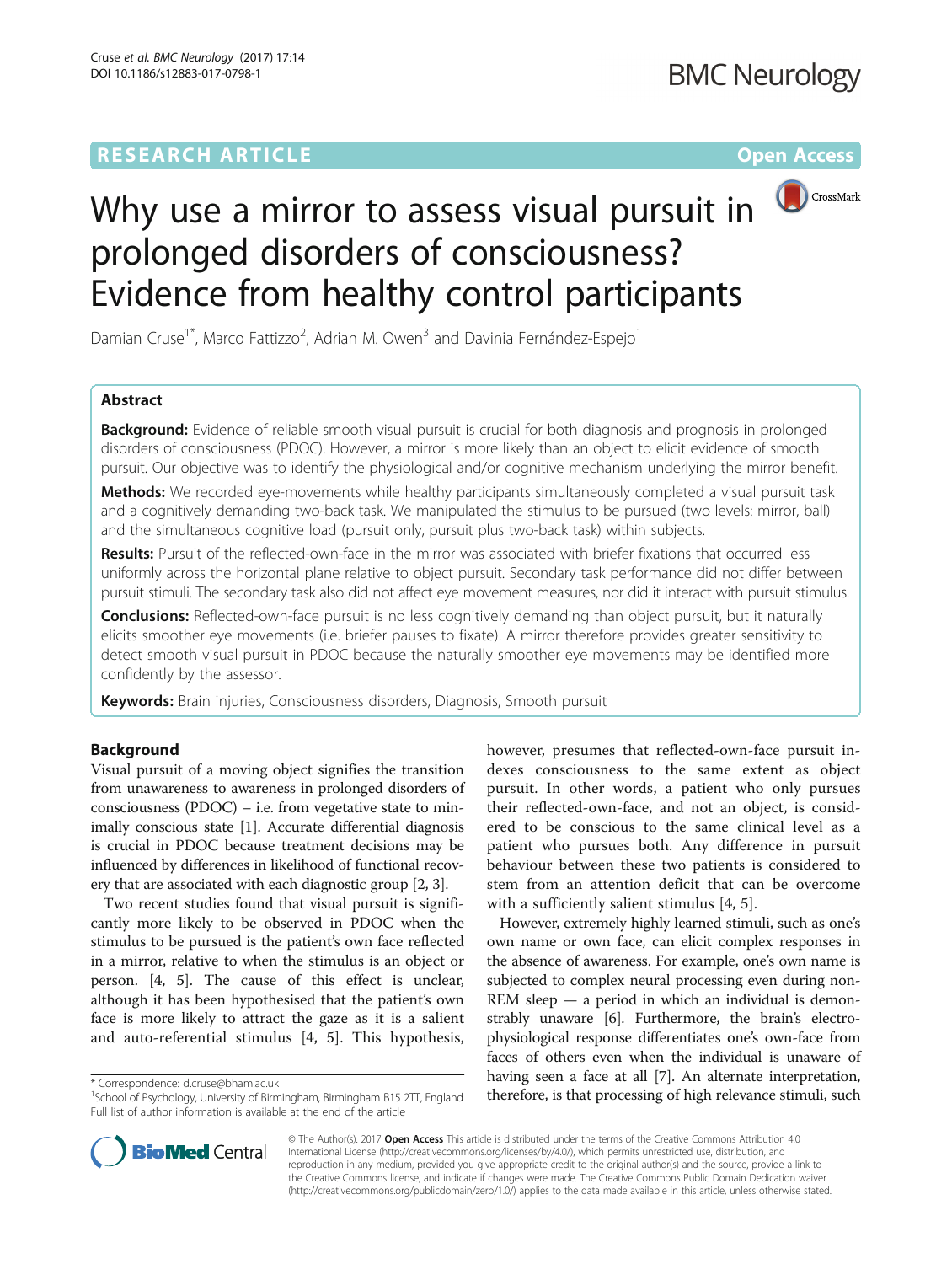as pursuit of one's own reflected face, may be less reliant on overt consciousness than processing of less salient stimuli, such as pursuit of an object. In other words, is reflected-own-face pursuit less demanding than object pursuit, thus allowing patients with lower cognitive abilities, or even lower levels of consciousness, to exhibit reliable pursuit? This interpretation has important implications for diagnoses achieved through responses to high relevance stimuli, such as own-face and ownname [[8](#page-5-0)–[10\]](#page-5-0). A further alternative physiological interpretation for the difference in pursuit behaviour is that conscious patients are actively attempting to pursue both stimuli, but that the eye movements during reflected-own-face pursuit are naturally smoother and therefore easier for an assessor to identify confidently.

To test these hypotheses, we asked a group of healthy participants to separately pursue an object and their reflection in a mirror while completing a challenging secondary task designed to reduce the cognitive resources available for smooth pursuit. If reflected-own-face pursuit does not draw on conscious resources to the same extent as object pursuit, we would predict differential performance on the secondary task and on measures of smooth pursuit, quantified via a head-mounted eye-tracker.

#### Methods

#### Participants

We recruited 25 participants from the research pool of the University of Western Ontario (UWO). All participants reported normal vision and were compensated with course credit. We excluded data from 8 participants due to hardware malfunction  $(n = 3)$  or chance-level task performance  $(n = 5)$ , leaving 17 participants (median age: 18-years, range 18–23). The Research Ethics Board of UWO approved this study.

#### Equipment

A robot arm repeatedly moved objects through 90° on the horizontal plane  $\sim$ 30-cm in front of the participant's eyes (45° either side of forward-facing; manufactured by Bonneville Scientific Inc., Salt Lake City, Utah, USA). One full oscillation lasted 10-s. An Eyelink II (SR Research Ltd, Mississauga, Ontario, Canada) tracked the movements of the left-eye (sample rate: 500-Hz; Fig. 1). The experimenter recalibrated the eye-tracker prior to each trial. The object stimulus (a ball) was mounted to the back of the mirror at the end of the robot arm, and the appropriate stimulus turned to face the participant on each trial. This ensured that the size of the moving portion of the arm was consistent across stimulus conditions. Prior to completion of mirror trials, the experimenter ensured that the mirror was placed in such a way that the participant could see the reflection of their face throughout the robot arm's range of movement.



#### Cognitive task

To increase cognitive load while participants pursued the stimuli, we developed a two-back category-matching task. Participants heard a series of spoken letters (3-s onset asynchrony) and indicated via button press whether or not each item was from the same category as that two items previously. Five letters that contain horizontal lines when written in their capital form comprised one category (E, F, H, L, T) and five that did not (V, W, X, Q, S) comprised the other. Such an orthographic comparison task was hypothesised to tax visual processing and interfere with pursuit demands. A pseudo-random series of 90 letters (22 matches) was created per trial.

#### Design and procedure

Participants completed four trials from a two-by-two design — two stimuli (mirror, ball) x two levels of cognitive load (pursuit only, pursuit plus two-back) – in counterbalanced order. Prior to the experiment, participants completed a practice two-back task until they understood the procedure. Participants were instructed to smoothly pursue the moving stimuli with their eyes without moving their head. Each trial lasted 4.5-min followed by a brief rest.

#### Analyses

To rule out potential task non-compliance, we excluded those participants with chance performance on either trial. Specifically, we shuffled the recorded button presses within trials and calculated the corresponding discrimination value (p[hit] minus p[false alarm] [\[11](#page-5-0)]), thus controlling for response biases. We performed this procedure 1000 times, creating a distribution under the null hypothesis that discrimination was not different from chance. Participants with discrimination within the lower 95% of the surrogate distribution (i.e.  $p > .05$ ) were excluded from analyses (conducted with MATLAB).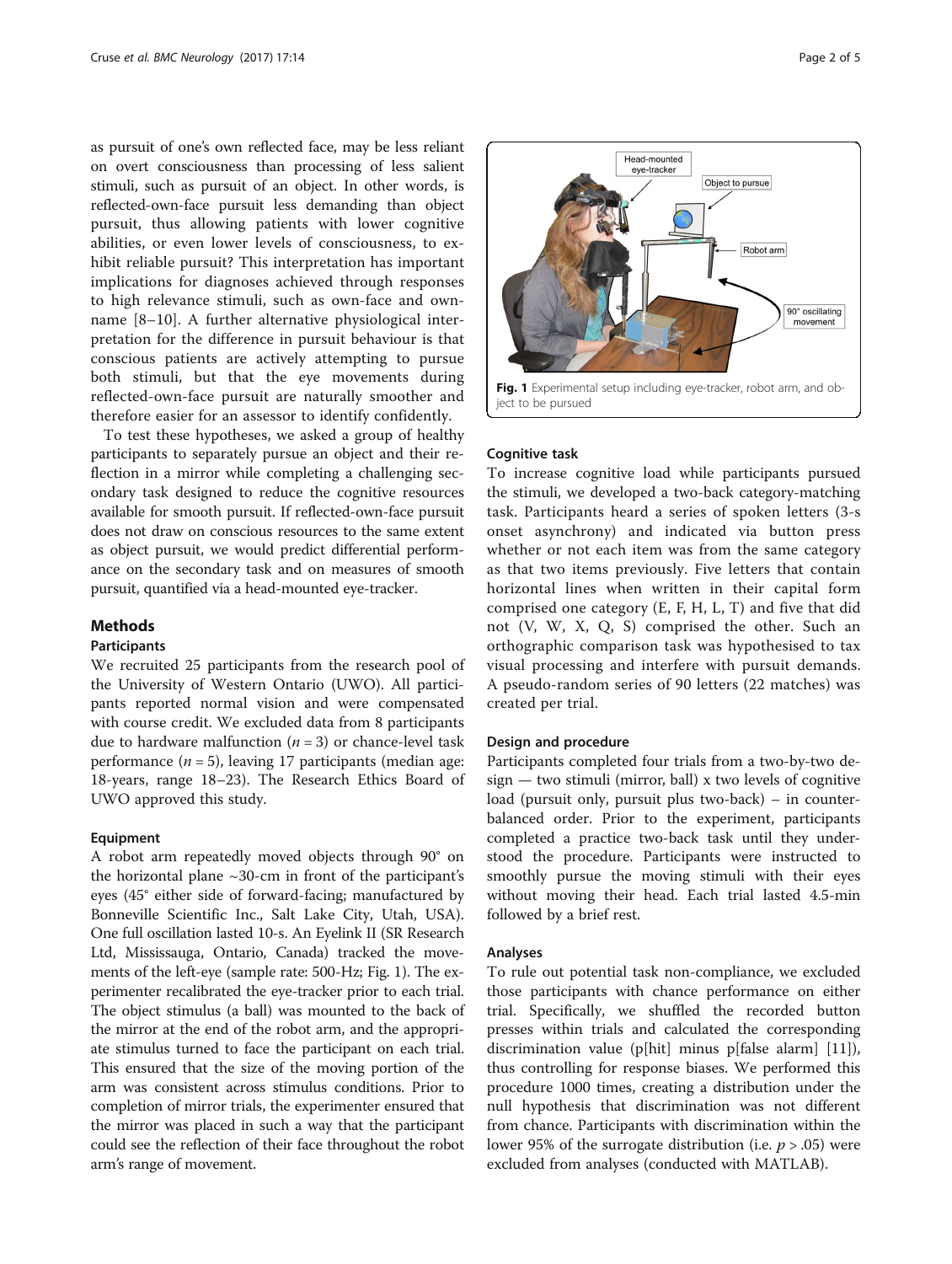Frequentist and equivalent Bayesian comparisons with default priors were conducted with JASP Version 0.7.1.12 [[12](#page-5-0), [13\]](#page-5-0). Specifically, to complement the t-tests, the Jeffrey-Zellner-Siow Bayes factor  $(JZS-BF_{10})$  tested the strength of the evidence for each observed effect size [[14\]](#page-5-0). A JZS- $BF_{10}$  ANOVA approach contrasted the strength of evidence for models reflecting the null, main effects, and interaction [[15](#page-5-0)]. A JZS-BF<sub>10</sub> between  $1/3$ and 3 is considered to be only weak/anecdotal evidence for an effect; 3–10: substantial evidence; 10–100: strong evidence; >100: very strong evidence [[16](#page-5-0)]. The same category descriptions hold for the inverse.

#### Results

#### Cognitive task

Discrimination did not significantly differ between pursuit stimuli in a paired samples *t*-test (t(16) = .330,  $p = .746$ ). A Bayesian equivalent indicated substantial evidence in favour of the null hypothesis (JZS-BF<sub>10</sub> = .261). Mean reaction time did not significantly differ between pursuit stimuli in a paired samples *t*-test (t(16) = .866,  $p = .399$ ). A Bayesian equivalent indicated marginally more evidence for the null hypothesis (JZS-BF<sub>10</sub> = .346).

#### Fixations

A two-way repeated measures ANOVA on numbers of fixations with factors of stimulus (ball, mirror) and cognitive load (pursuit only, pursuit plus two-back) revealed a marginal effect of load only  $(F(1,16) = 4.486, p = .050;$ stimulus:  $F(1,16) = .053$ ,  $p = .821$ ; interaction:  $F(1,16) = .004$ ,  $p = .948$ ). A Bayesian equivalent indicated that no model was preferred relative to the null model (all JZS- $BF_{10}$  < .506).

A further ANOVA on average durations of fixation with the same factors revealed a significant effect of stimulus (F(1,16) = 15.763,  $p = .001$ ), a marginal effect of load  $(F(1,16) = 3.294, p = .088)$ , and no significant interaction  $(F(1,16) = .718, p = .409)$ . A Bayesian equivalent indicated greater evidence for an effect of stimulus only, relative to all other models (JZS-BF<sub>10</sub> = 121.430 relative to null). See Fig. 2a.

#### Post-hoc analyses

During data quality checks, we noticed a qualitative difference in the spatial distribution of fixations (Fig. 2b). Specifically, fixations during object pursuit occurred relatively uniformly across the tracking space, while fixations during reflected-own-face pursuit occurred mostly when the mirror changed direction. To quantify this difference, we conducted the following post-hoc analysis. First, we removed outlier fixations (>2 standard deviations from mean horizontal or vertical coordinates). Next, we scaled the X-coordinates of fixations to be between 0 and 1, and tested this distribution against a uniform distribution (Chi-square goodness of fit, 10-bins). An ANOVA on the log-normalised Chi-square statistics with the same factors as above revealed a significant effect of stimulus only  $(F(1,16) = 14.299, p = .002; load: F(1,16) = .310, p = .585;$ interaction:  $F(1,16) < .001$ ,  $p = .982$ ). A Bayesian equivalent revealed substantial evidence for the model containing only the factor of stimulus relative to all other models (all JZS-BF10 > 3.735).

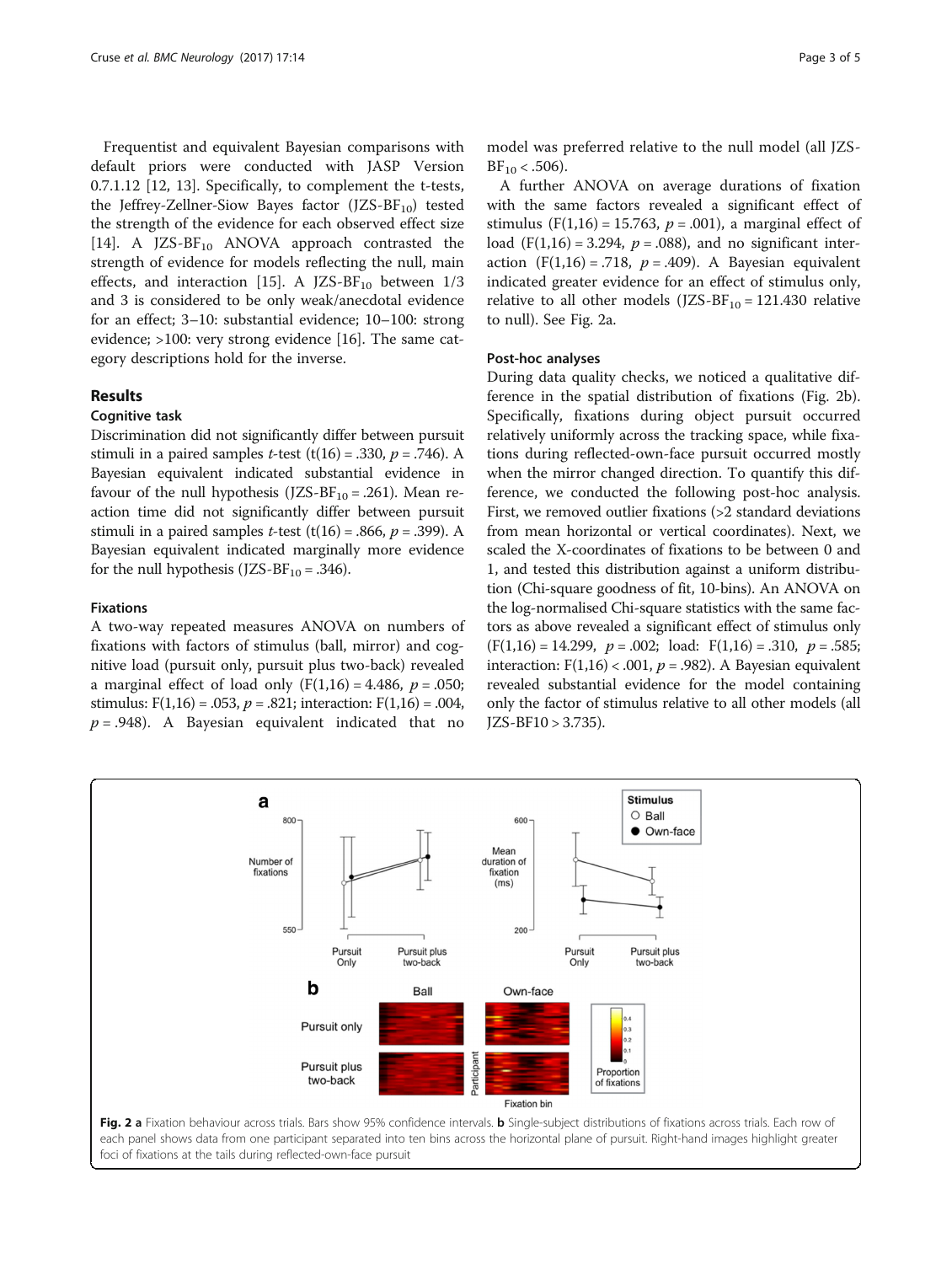#### <span id="page-4-0"></span>**Discussion**

Our data indicate that pursuit of one's own face reflected in a mirror is no less cognitively demanding than pursuit of an object, and therefore that both stimuli tap similar diagnostically important abilities in PDOC. Indeed, a Bayesian analysis indicates substantial evidence in favour of no differences in secondary task performance during reflected-own-face or object-pursuit.

Eye-tracking indicates that reflected-own-face pursuit is naturally smoother than object pursuit, and may therefore be less likely to be missed or confused with irrelevant staccato eye movements (e.g. nystagmus). Indeed, the data provide very strong evidence for significantly shorter mean eye fixations during reflected-own-face pursuit, which we interpret as a sign of smoother pursuit because the eyes do not take long pauses to fixate. Fixations also occur more uniformly across the space of object pursuit, consistent with less smooth pursuit.

While it is possible that the eye movements of healthy participants reported here do not generalise to PDOC, recent eye-tracking evidence suggests generalisability between patients and healthy controls [\[17\]](#page-5-0). We cannot rule out the possibility that a more demanding secondary task will have an effect on our measures of smooth pursuit, unlike the two-back task we employed here. However, even if this were the case, it is unlikely that the interaction between task performance and pursuit stimulus would be borne out, as indicated by the strong evidence against interaction models in our data (number of fixations: interaction JZS-BF<sub>10</sub> = .040; duration of fixations: interaction JZS- $BF_{10} = .404$ ; relative to model with highest evidence). We therefore conclude that the cognitive demands of reflectedown-face pursuit and object pursuit are comparable.

These data provide further support for the use of a mirror in clinical assessments of awareness [4, [10\]](#page-5-0). It has been suggested that the greater sensitivity of the reflectedown-face stimulus stems from its higher salience and subsequent auto-referential processing – i.e. self-awareness [4, [5\]](#page-5-0). Indeed, there is evidence that autonomic responses to own-face photographs in the minimally conscious state are more similar to healthy individuals, while the autonomic response of patients in the vegetative state fails to differentiate between own-face and control stimuli [[18](#page-5-0)]. Nevertheless, open questions remain regarding the subjective experience of patients who pursue their reflected ownface: does reflected-own-face pursuit index a simultaneous subjective experience of self-awareness on the part of the patient? Contemporary advances in brain imaging and physiological recordings may provide some insight into this question. Regardless, our data are consistent with the view that visual pursuit of reflected-own-face in PDOC is evidence of a similar level of consciousness and cognition to that identified by object pursuit, and therefore is a more appropriate method in clinical assessment.

#### **Conclusions**

Our data provide substantial evidence that a mirror provides greater sensitivity to detect visual pursuit in patients with PDOC not because reflected-own-face pursuit is a less complex ability, but because the mirror naturally elicits smoother eye movements that can be identified more confidently by the assessor. These smoother and more reliable eye movements may be driven by the self-referential nature of the reflectedown-face stimulus, although further research is needed to appropriately characterise the relationship with subjective self-awareness.

#### Abbreviations

ANOVA: Analysis of variance; JZS-BF: Jeffrey-Zellner-Siow Bayes factor; PDOC: Prolonged disorder of consciousness; REM: Rapid eye movement

#### Acknowledgements

We thank Finola D'Souza and Natalie Osborne for their assistance in data collection.

#### Funding

We thank the Canada Excellence Research Chairs Programme (CERC; 215063) and the Canadian Institutes for Health Research (MFE 123754) for funding this study.

#### Availability of data and materials

The datasets used and analysed during the current study are available from the corresponding author on reasonable request.

#### Authors' contributions

MF contributed to data collection. DC analysed the data and drafted the manuscript. DC, MF, AMO, & DFE designed the study, contributed to interpretation of data, and the final manuscript. All authors read and approved the final manuscript.

#### Competing interests

The authors declare that they have no competing interests.

#### Consent for publication

N/A

#### Ethics approval and consent to participate

All participants provided written informed consent. The Research Ethics Board of the University of Western Ontario approved this study.

#### Author details

<sup>1</sup>School of Psychology, University of Birmingham, Birmingham B15 2TT, England. <sup>2</sup>Department of Neurorehabilitation, University Hospital of Ghent, Ghent 9000, Belgium. <sup>3</sup>The Brain and Mind Institute, University of Western Ontario, London, Ontario N6A 5B7, Canada.

#### Received: 21 October 2016 Accepted: 15 January 2017 Published online: 24 January 2017

#### References

- 1. The Royal College of Physicians. Prolonged disorders of consciousness: national clinical guidelines. London: Royal College of Physicians; 2013. p. 1–130.
- 2. Giacino JT, Kalmar K. The vegetative and minimally conscious states: a comparison of clinical features and functional outcome. J Head Trauma Rehabil. 1997;12:36.
- 3. Luaute J, Maucort-Boulch D, Tell L, Quelard F, Sarraf T, Iwaz J, et al. Longterm outcomes of chronic minimally conscious and vegetative states. Neurology. 2010;75:246–52.
- 4. Thonnard M, Wannez S, Keen S, Bredart S, Bruno M-A, Gosseries O, et al. Detection of visual pursuit in patients in minimally conscious state: a matter of stimuli and visual plane? Brain Inj. 2014;28:1164–70.